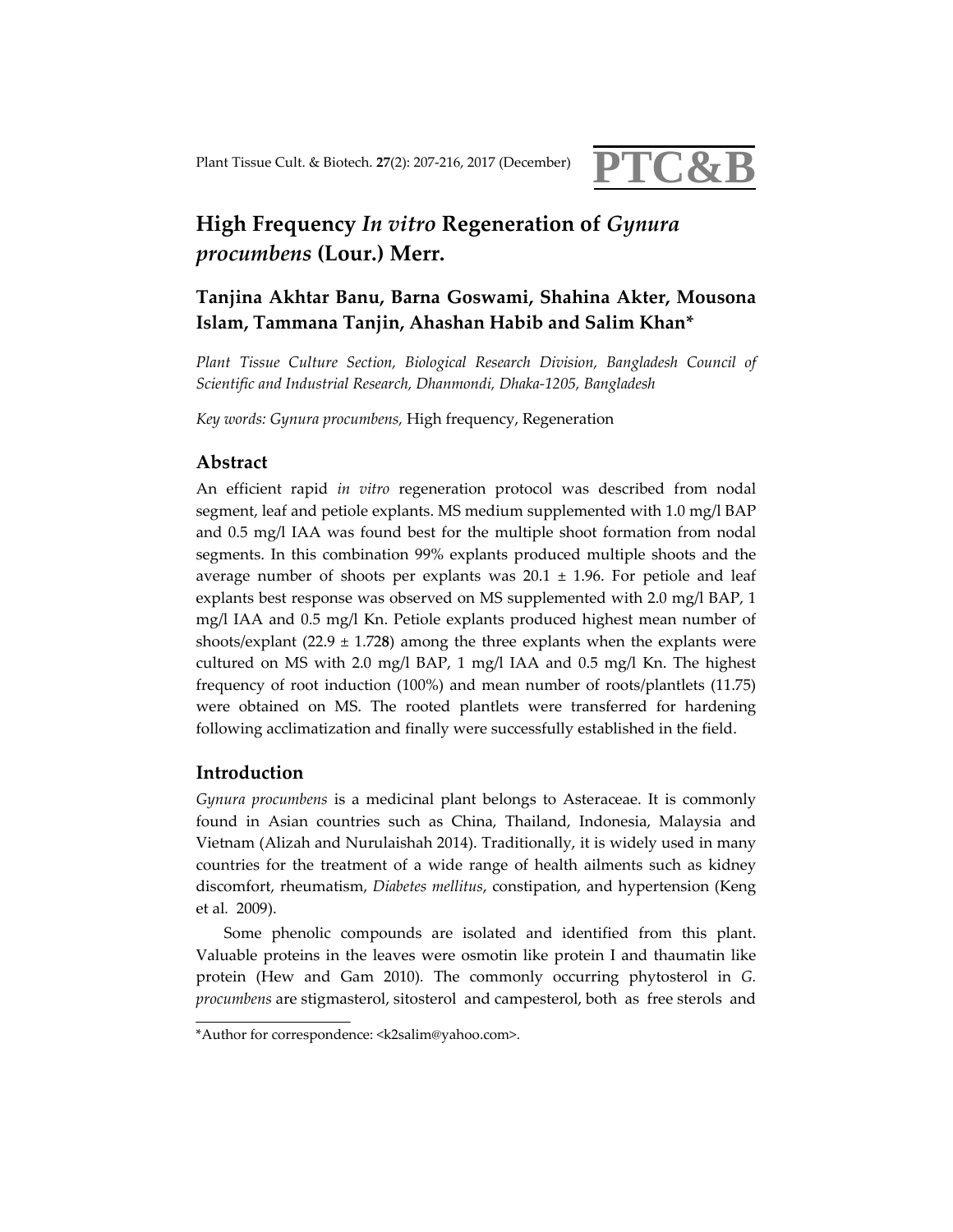as simple glycosides. Phytosterol are recognized as a hypocholesterolemic agent and are used in the treatment of atherosclerosis due to their poor absorption and competition with cholesterol for absorption sites in the intestine. *G. procumbens* extract exhibit chemo suppression effect toward malaria parasite, virucidal activity and antibacterial activity. Extracts of this plant had an enhancing effect on glucose uptake in 3T3 adipocyte cell lines and also had an anti‐diabetic action through the stimulation of glucose uptake reported by Boheri et al. (2006). Leaf extracts of *G. procumbens* significantly suppress the elevated serum glucose level and reduce the serum cholesterol and triglyceride level in diabetic rats discovered by Zhang and Tan (2000). Consequently this plant has great medicinal significance.

*Gynura procumbens* has been long used as ethno‐herbal products to treat various ailments, now in the food industry it has been incorporated into products such as tea, kimchi, coffee powder, chocolate, candy and chewing gum. The applications of *G. procumbens* in personal care and cosmetic products have also been reported which including hand‐washing solution, hand sanitizer, oral spray, facial masks, and skin care creams. These products have demonstrated the high commercial value of *G. procumbens* and its variety of uses in a number of industries. (http://www.ashitabaplant.com).

The conventional propagation method of this plant is cuttings which cannot give sustainable supply of raw materials to produce various types of pharmaceutical, dermaceutical, food and aroma‐therapeutcal products. That is why, in order to maintain a sufficient supply of raw material in manufacturing of *G. procumbens* products, propagation of this plant on a large scale or commercial exploitation plant tissue culture technique is greatly needed.

The present study was undertaken to establish areproducible *in vitro* regeneration protocol using different type of explants (nodal, leaf and petiole) for large‐scale production of *G. procumbens* followed by conserving biodiversity and commercial propagation of medicinally important plants *Gynura* in outdoor field condition. Some reports are available on *in vitro* studies of *G. procumbens* plant using node and shoot tip explants. But to our knowledge there was no report available on *in vitro* plant regeneration of *G. procumbens* from segments of young leaf and petiole.

#### **Materials and Methods**

Three types of explants (Node, young leaf and petiole segments) were used for the present experiment. Explants were collected from field grown plants of BCSIR research field. Surface sterilization procedure of explants was followed according to the protocol described by Khan et al. (2016). Sterilized explants were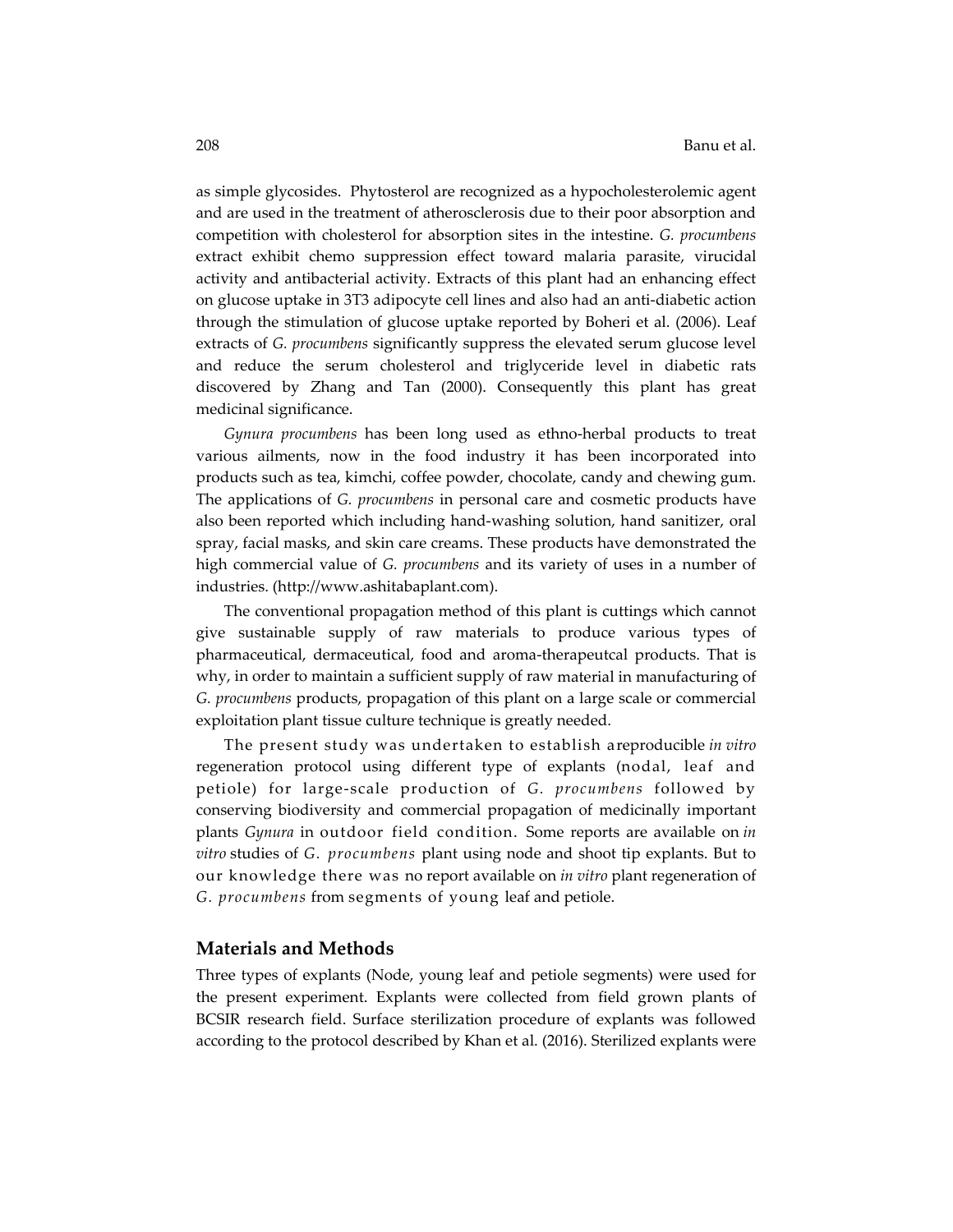inoculated and cultured on MS containing BAP, NAA, IAA, Kn, 2,4‐D and IBA singly or in combinations for direct and indirect (through callus) in *vitro* regeneration of shoots. *In vitro* regenerated shoots were sub‐cultured regularly to fresh medium at an interval of 21 ‐ 28 days for further multiplication. Elongated shoots were separated and cultured on rooting medium for root formation. About 1 - 3 cm long shoots were separated and cultured on rooting medium containing MS and half strengths of MS alone or with combination of IBA. All *in vitro* grown cultures were maintained under illumination on a 16 hrs photoperiod at 25  $\pm$  2°C. The well rooted plantlets were then kept in room temperature for 2 ‐ 3 days and transferred to plastic pot containing garden soil and compost in ratio of 2 : 1 and moist them adequately for proper hardening.

#### **Results and Discussion**

A simple, effective and reproducible protocol was developed for *in vitro* regeneration of *Gynura procumbens.* Three types of explants, namely node, leaf and petiole segments were cultured on MS supplemented with various concentrations of BAP, IAA, 2, 4‐D, NAA, Kn and IBA singly or in combinations to evaluate their effect on direct and indirect shoot regeneration. Explants (node, leaf and petiole segment) of *G. procumbens* showed differential response towards shoot regeneration (Tables 1 and 2).

Among the explants nodal segment showed highest response (99%) towards shoot initiation. The results of the experiments using nodal segments cultured on MS media with different hormonal combinations are presented in Table 1. Using nodal explants the best response was observed on MS supplemented with 1.0 mg/l BAP and 0.5 mg/l IAA (Table 1). Initiation of shoots was found to occur within 4 - 8 days of inoculation (Fig. 1a). The formation of multiple shoots is presented in (Fig. 1b). The regenerated shoots were found to elongate in same media combination within 45 - 60 days (Fig 2a). The mean number of shoots/explants was  $20.1 \pm 1.96$ . In this combination (1.0 mg/l BAP and 0.5 mg/l IAA) multiple shoots were also found to initiate from the inter-node portion (base of explants) (Fig. 1c). Multiple shoots which were formed from the inter‐ nodal portion of explants were sub‐cultured in same medium combination and huge multiple shoots produced within 60 ‐ 75 days (Fig. 1d). In case of *Piper nigrum,* Khan (2017) demonstrated that best shoot proliferation response was observed from nodal explants in MS with a combination of 1.0 mg/l BAP and 1.0 mg/l IAA. Rani et al. (2014) also got the best results on MS supplemented with 3.0 mg/l IAA and 3.0 mg/ l BAP in case of *Rauvolfia serpentina* using same explants.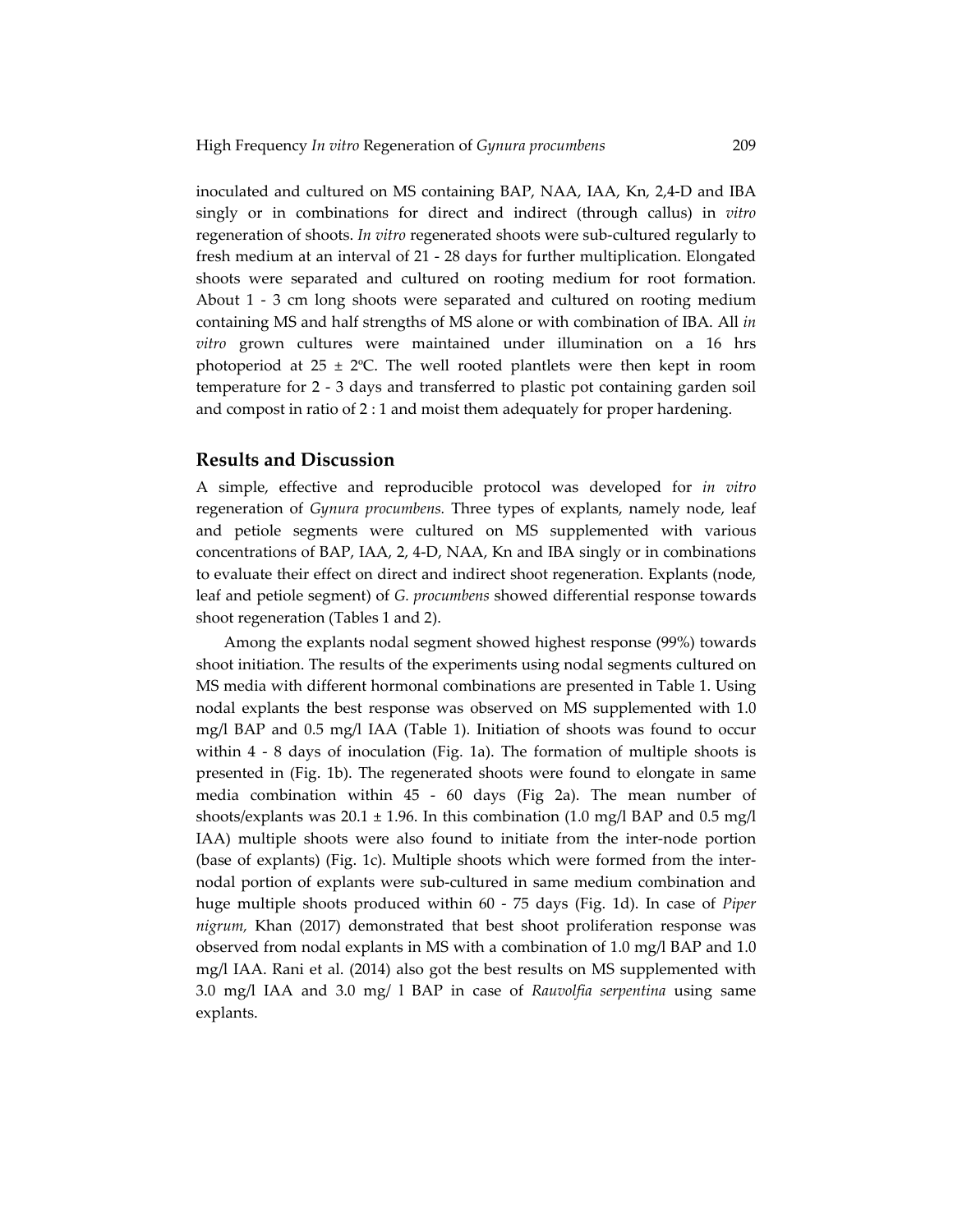|               |                | Hormonal supplements(mg/l) |     |         | % of explants | Av. no. of shoot | Days for   |
|---------------|----------------|----------------------------|-----|---------|---------------|------------------|------------|
|               |                |                            |     |         | showed shoot  | buds/explants    | shoot      |
| BAP           | <b>NAA</b>     | <b>IAA</b>                 | Kn  | $2.4-D$ | regeneration  | after 60 days    | initiation |
| 1.0           |                |                            |     |         | 60.00         | $6.3 \pm 1.63$   | $5 - 8$    |
| 2.0           |                |                            |     |         | 75.00         | $12.0 \pm 2.94$  | $4 - 10$   |
| 3.0           |                |                            |     |         | 90.00         | $15.3 \pm 3.09$  | $6 - 10$   |
| $\mathcal{P}$ |                | 1                          | 0.5 |         | 70            | $9.2 \pm 2.09$   | $8 - 10$   |
| 1.0           | 0.2            |                            |     |         | 85            | $6.3 \pm 1.16$   | $6 - 13$   |
| 1.0           | 0.5            |                            |     |         | 75            | $9.2 \pm 1.47$   | $7 - 10$   |
| 1             | $\mathfrak{D}$ |                            |     |         | 45            | $5.5 \pm 1.17$   | $5 - 9$    |
| 1.0           |                |                            |     | 0.5     | 50            | $5.5 \pm 1.17$   | $7 - 10$   |
| 1.0           |                |                            |     | 0.2     | 60            | $4.9 \pm 0.99$   | $5 - 8$    |
| 1.0           |                |                            |     | 0.1     | 65            | $5.4 \pm 1.42$   | $6 - 10$   |
| 1.0           |                | 0.5                        |     |         | 99            | $20.1 \pm 1.96$  | $4 - 8$    |
| 1.0           |                | 0.2                        |     |         | 70            | $10.7 \pm 2.49$  | $4 - 7$    |

**Table 1. Effect of MS supplemented with different concentrations of hormones on shoot regeneration from nodal explants of** *Gynura procumbens***.** 

This study also showed that BAP is very efficient in induction of multiple shoots from nodal segment; MS containing 3.0 mg/l BAP (Table 1) was found to be the most effective for induction of multiple shoots in *Gynura procumbens.* The percentage of responsive explants was 90 towards shoot induction and mean number of shoot was  $15.3 \pm 3.09$  on these responsive nodal explants. Shoots were formed in a cluster, when sub‐cultured in low BAP (0.5 mg/l) supplemented MS then the shoots were proliferated properly (Fig. 1e, f). Keng et al. (2009) indicated that BA played an important role in induction of multiple shoot formation and was very effective in shoot proliferation and the initiation of auxillary branching of nodal explants of *Gynura procumbens* occurred on MS supplemented with 2 mg/l BA. Parvin et al. (2014) reported the best result (90%) on MS with 1 mg/l BAP from shoot tip explants. Alizah and Nurulaishah (2014) reported an average number of 3 - 8 shoots/explant from each nodal segment.

In a separate set of experiments, leaf and petiole explants were cultured with MS supplemented with different auxins and cytokinin singly or in combination for shoot induction (direct and indirect through callus formation). The results of the best response of the explants are presented in Table 2. When combinations of BAP (1.0 and 3.0 mg/l), 2, 4-D (1, 2, 3 and 4 mg/l) were applied with basal MS large callus (friable white colored with purple root formation as well as compact black coloured callus without root) was observed from both explants (leaf and petiole segments). Friable callus with purple root formation are presented in Fig. 1g. When experiments were carried out using BAP and 2,4‐D initiation of shoot was observed from leaf explants via callus induction along with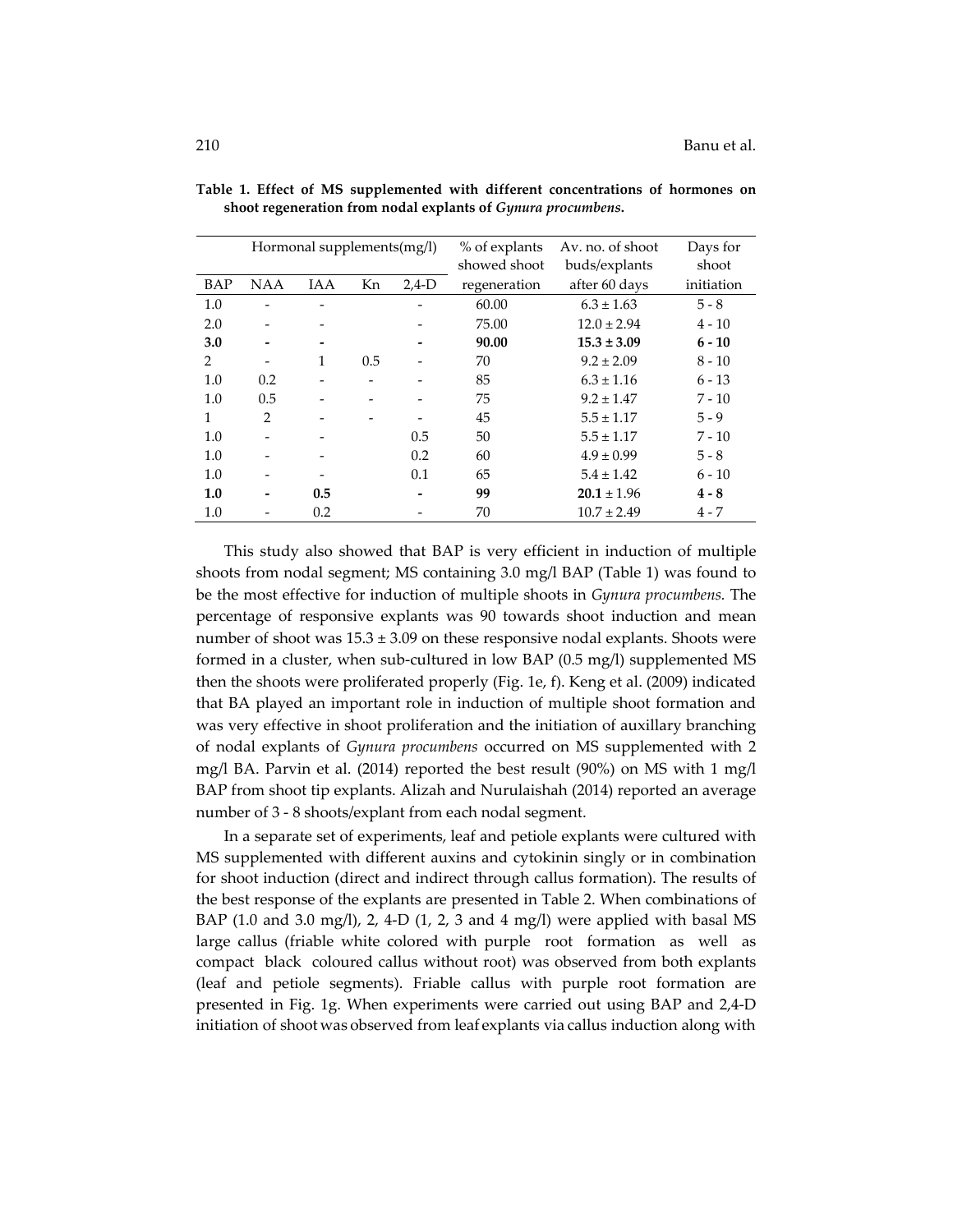| Hormonal supplements (mg/l) |                          |                          |              |              | $%$ of         | Type of  | Days<br>Av. no. of shoot |                          |                          |                          |
|-----------------------------|--------------------------|--------------------------|--------------|--------------|----------------|----------|--------------------------|--------------------------|--------------------------|--------------------------|
|                             |                          |                          |              |              |                | respon-  | regener                  | required                 |                          | buds/explants after      |
|                             |                          |                          |              |              |                | sive     | ation*                   | to get                   |                          | 60 days                  |
| BAP                         | IAA                      | NAA                      | Kn           | IBA          | $2,4-D$        | explants |                          | response                 | Leaf                     | Petiole                  |
|                             |                          |                          |              |              |                |          |                          |                          | explants                 | explants                 |
|                             |                          |                          |              |              | $\mathbf{1}$   | 66.66    | <b>FCPR</b>              | $14 - 16$                |                          |                          |
|                             |                          |                          |              |              | $\overline{2}$ | $80\,$   | <b>CBC</b>               | $14 - 18$                |                          |                          |
|                             |                          |                          |              |              | 3              | 60       | <b>FWC</b>               | $14 - 20$                | $3.9 \pm 1.10$           |                          |
| 1                           |                          |                          |              |              | $\overline{4}$ | 45       | <b>CBC</b>               | $15 - 18$                | N/S                      | N/S                      |
| 1                           |                          |                          |              |              |                | N/R      |                          |                          |                          | $\overline{\phantom{0}}$ |
| 1                           |                          | $\overline{2}$           |              |              |                | 20       | Shoot                    | $15 - 20$                | $3.4 \pm 0.96$           | 4.1                      |
| 1                           | 0.5                      |                          |              |              |                | N/R      |                          |                          |                          |                          |
| 1                           |                          |                          | 1            |              |                | 33.3     | Shoot                    | $18 - 20$                | $2.6 \pm 0.69$           | 5                        |
| 2                           |                          |                          |              |              |                | N/R      |                          |                          |                          |                          |
| 1                           | $\mathbf{1}$             | 0.2                      |              |              |                | N/R      |                          |                          |                          |                          |
| $\overline{2}$              | 0.5                      |                          |              |              |                | N/R      |                          |                          |                          |                          |
| $\overline{2}$              | $\overline{\phantom{0}}$ | ۰                        |              | $\mathbf{1}$ |                | N/R      |                          |                          |                          |                          |
| 2                           | $\overline{\phantom{0}}$ | 0.2                      |              |              |                | N/R      |                          |                          |                          |                          |
| $\overline{2}$              | $\mathbf{1}$             | $\overline{a}$           | 0.5          |              |                | 95       | Shoot                    | $14 - 18$                | $16.2 \pm 1.81$          | 22.88                    |
| 2                           |                          | $\overline{\phantom{0}}$ | $\mathbf{1}$ |              |                | N/R      |                          |                          |                          |                          |
|                             | 1                        |                          | 1            |              |                | N/R      |                          |                          |                          |                          |
| 1                           | 1                        | 1                        |              |              |                | N/R      | ۰.                       |                          |                          |                          |
| 1                           |                          |                          | 1            |              | 2              | N/R      |                          |                          |                          |                          |
| 3                           | 1                        |                          |              | 1            |                | 60       | FC                       | $15 - 18$                | N/S                      | 3.1                      |
| 3                           |                          |                          |              | 1            |                | N/R      | $\overline{\phantom{a}}$ | $\overline{\phantom{m}}$ | $\overline{\phantom{m}}$ | $\overline{\phantom{0}}$ |

**Table 2. Response of leaf and petiole explants towards shoot regeneration on MS with hormonal combinations.**

\*FCPR (Friable callus with purple root formation), CBC (Compact black coloured callus with root formation), FWC(Friable white callus without root formation), FC(Friable callus formation).

the formation of purple roots in MS supplemented with 1.0 mg/l BAP and 3.0 mg/l 2, 4‐D (Table 2, Fig. 1h). In this combination of BAP and 2, 4‐D, initiation of shoots was found to occur within 14 ‐ 20 days of inoculation. The percentage of responsive explants was 60 and average number of shoots/explants was  $3.9 \pm 1.10$ (Table 2). In the present study, it was noticed that leaf and petiole explants mostly showed profuse callus initiation instead shoot induction. Fastest callogenic response was also observed by Sen et al. (2014) when 2, 4‐D (2.0 mg/l) and BAP (0.5 mg/l) were added to MS medium for *Achyranthes aspera*. To get better response towards shoot initiation both the explants (leaf and petiole) were further tried with other auxins and cytokynin combinations with MS basal medium.

It was observed that, nodal segment showed highest response towards shoot initiation, but maximum number of direct multiple shoot formation was observed from petiole segment on MS supplemented with 2.0 mg/l BAP, 1 mg/l IAA and 0.5 mg/l Kn. In this combination of BAP, Kn and IAA, 95% explants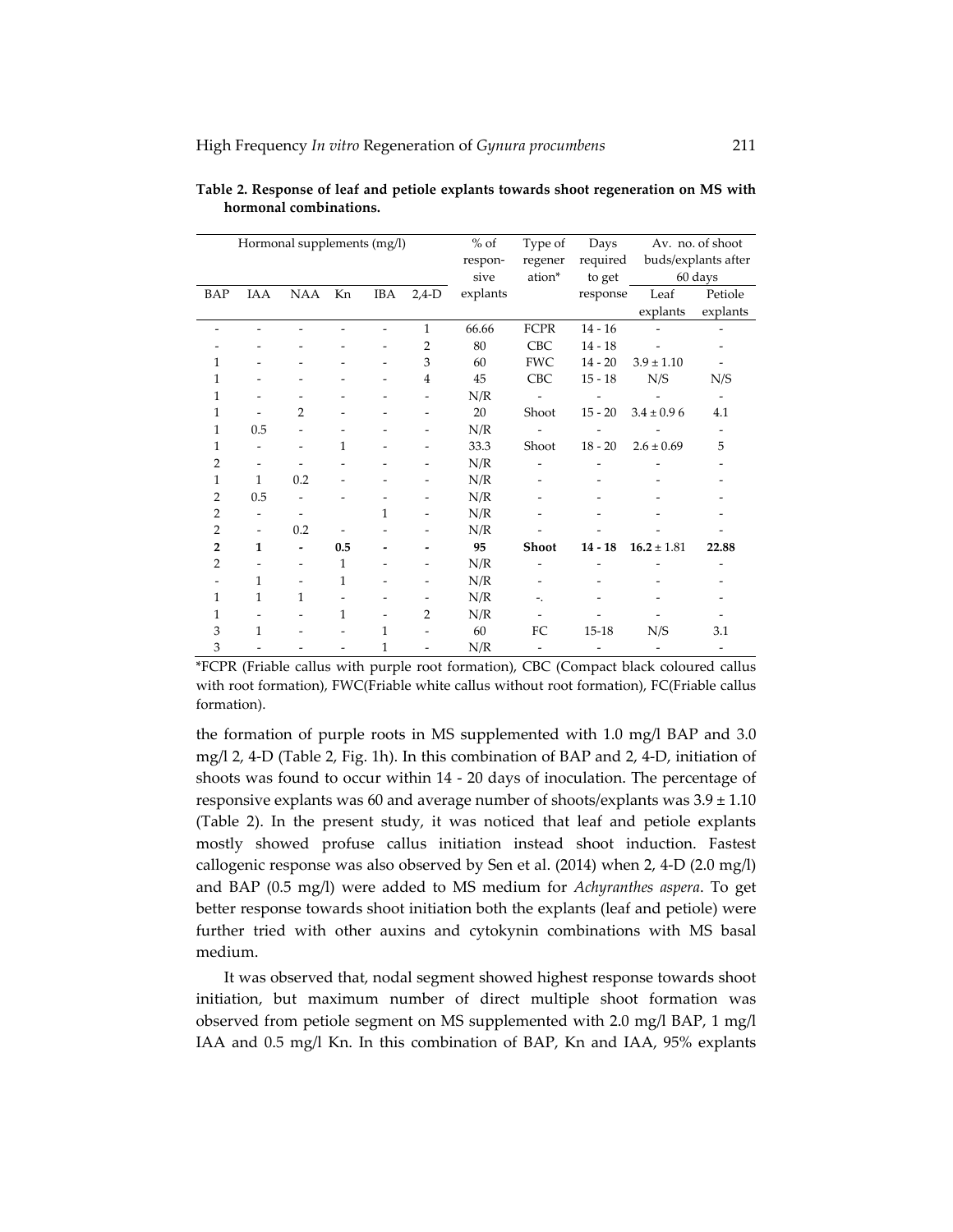showed shoot initiation (Fig. 1i) and mean number of shoot/explant was  $22.9 \pm$ 1.728(Fig. 2a, Table 2) after 60 days of culture. The highest frequency of shoot regeneration (74.75%) from petiole was obtained on MS supplemented with 0.50 mg/l BAP and 0.20 mg/l IAA in plantlet regeneration of *Populus deltoids* reported



Fig. 1. Different stages of *in vitro* shoot regeneration of *Gynura procumbens* using different type of explants : a. Initiation of shoot from nodal explants on MS supplemented with 1.0 mg/l BAP and 0.5 mg/l IAA. b. Multiple shoot formation from same explants and media combinations mentioned as Fig a. c. Initiation of multiple from the inter nodal portion of nodal explant (arrow) on MS + 1.0 mg/l BAP and 0.5 IAA. d. Proliferation of multiple shoots after 60 days on same medium mentioned as Fig. a. e & f. Multiplication and elongation of shoots from nodal explants on MS + 3 mg/l BAP. g. Friable callus formation with purple roots (arrow) from leaf explants on  $MS + 1$  mg/l 2,4-D. h. Induction of shoots via callus formation (along with purple roots) from leaf explants on  $MS + 1$  mg/l  $BAP + 3$  mg/l  $2,4$ -D. i . Initiation of shoots from petiole explants on MS + 2 mg/l BAP + 0.5 mg/l Kn + 1 mg/l IAA. j. Initiation of shoots from leaf explants on same medium mentioned as in Fig i. k & l. Multiplication of shoots from leaf and petiole explants, respectively on MS with 2 mg/l BAP, 0.5 mg/l Kn and 1 mg/l IAA.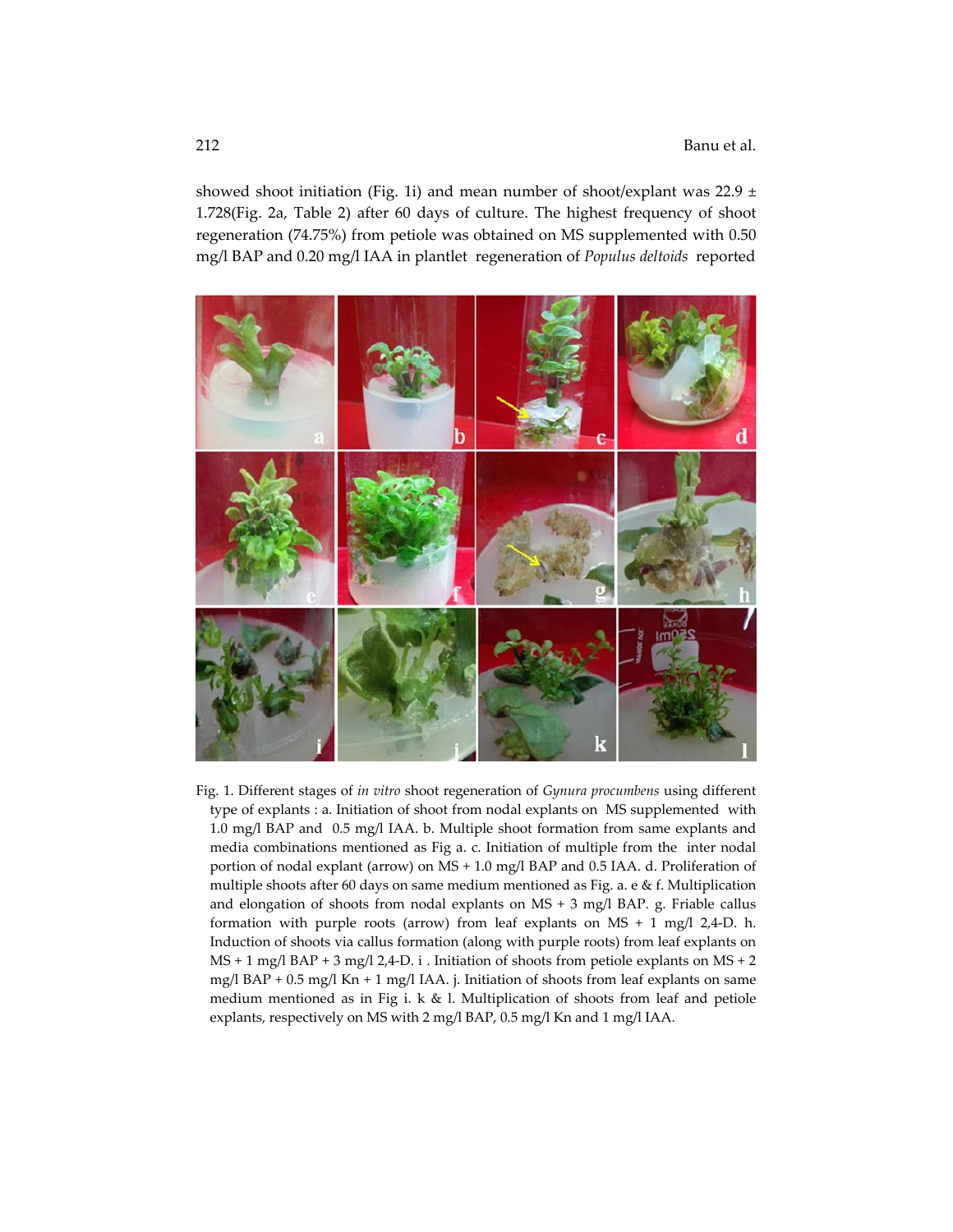by Thakur et al. 2012. Nodal segments also showed 70% (Table 1) response on the same medium combination (2.0 mg/l BAP, 1.0 mg/l IAA and 0.5 mg/l Kn) whereas the mean number of shoot was  $9.2 \pm 2.09$  after 60 days of culture. An optimum number of 5 ‐ 10 shoots per nodal explant were also obtained in 6 weeks using 3.0 mg/l BAP, 0.5 mg/l 2‐ip and 1.0 mg/l IAA in *Adhatoda beddomei* (Sudha et al. 1994). Leaf explants also showed good response on the same media combination (2.0 mg/l BAP, 1 mg/l IAA and 0.5 mg/l Kn) where the mean number of shoots per explant was  $16.2 \pm 1.8$  (Fig. 2b). Shoot initiation found to occur after 18 days of inoculation in case of leaf explants (Fig. 1j) whereas, initiation of shoots found to occur after 14 days of inoculation incase of petiole explants. Mollika et al. (2011) also reported best result in *Brassica* sp. using cotyledonary leaf explants in MS supplemented with 2 mg/l BAP, 0.2 mg/l NAA and 0.5 mg/l Kn. Direct shoot initiation (Fig. 1g, h) and multiple shoot formation from petiole and leaf explants in this media combination are presented in Fig. 1k, l. The regenerated shoots were routinely sub‐cultured for further multiplication. Multiple shoots were largely elongated and proliferated after 60 days.

| Supplements                                                   | % of responsive<br>shoots for root<br>induction | Days to root<br>induction | Mean No.<br>of roots/plantlets |
|---------------------------------------------------------------|-------------------------------------------------|---------------------------|--------------------------------|
| Half strength of MS                                           | 100                                             | $5-10$                    | 12                             |
| Full strength of MS                                           | 100                                             | $4-9$                     | 11.75                          |
| Full strength of MS +<br>$0.1 \,\mathrm{mg}/l \,\mathrm{IBA}$ | 100                                             | $6-13$                    | 15.7                           |

**Table 3. Effect of half and full strengths of MS and with IBA for root induction from the** *in vitro* **regenerated shoots.**

Regenerated shoots (2‐ 3 cm) were isolated and used for root induction. For this reason MS and half strength of MS media alone and sometimes with various concentrations and combinations of IBA were used for root induction from *in vitro* grown shoots. Among the all combinations MS showed most early rooting response (100%), where 4 - 9 days were required for root initiation and mean number of roots per plantlet were 11.75 (Fig. 2c, d). However, higher mean number of roots per plantlet (15.7) was obtained on MS supplemented with 0.1 mg/l IBA (Table 3). Alizah and Nurulaishah (2014) reported similar observation. They observed that MS without the addition of any auxin was sufficient for the establishment of *in vitro* rooting of *G. procumbens*. Morimoto et al. (1994), Cuenca and Amo‐Marco (2000), Akter et al. (2013), obtained the similar result in case of *Salvia miltiorrhiza*, *Salvia bancoana* and *Salvia valentine,* respectively and in *Aegle*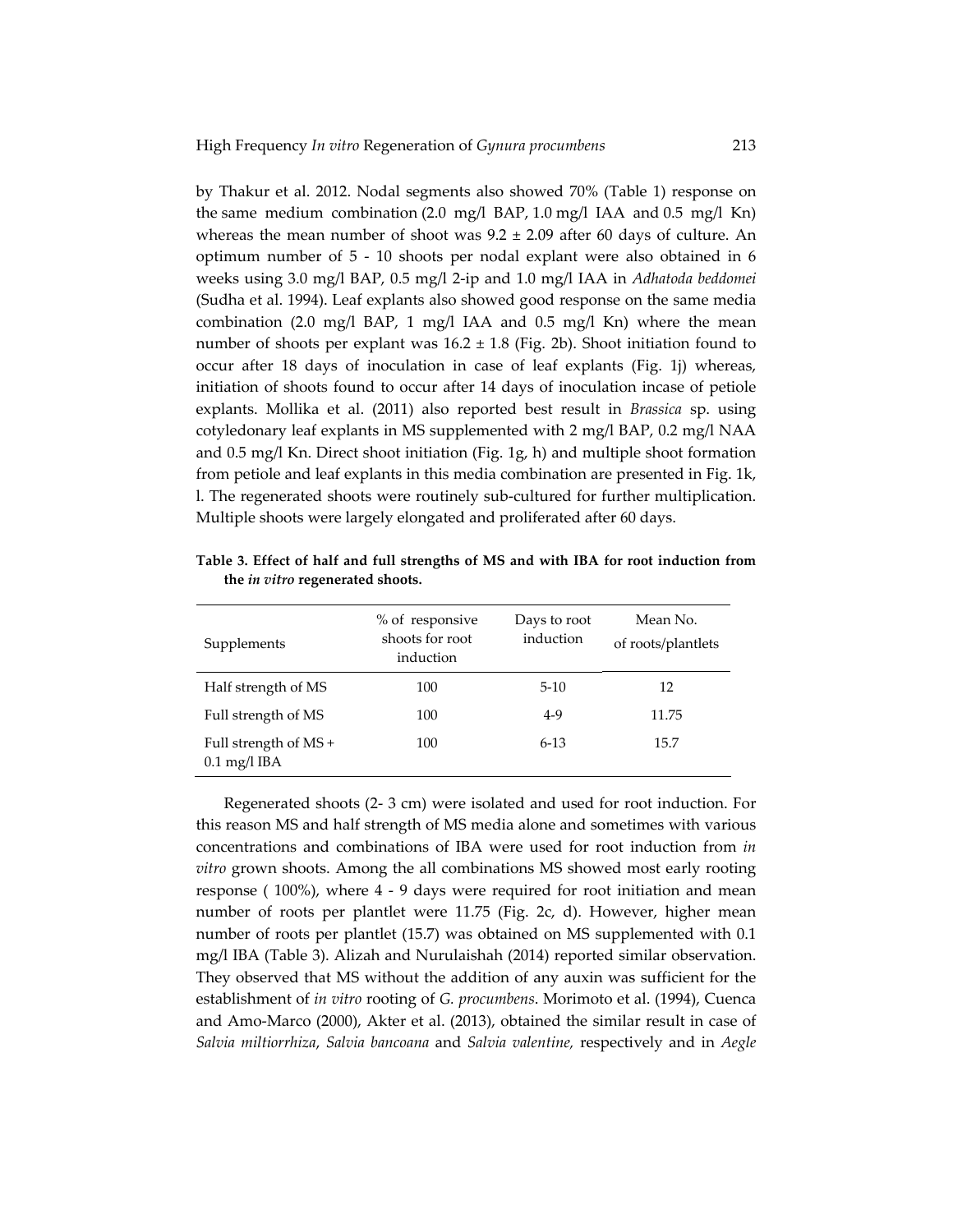*marmelos*. The maximum rooting response (100%) of *Gynura procumbens* was achieved on MS supplemented with NAA (0.5 mg/l) according to Parvin et al*.* (2014).

After sufficient development of roots, rooted plantlets were transferred to plastic pots filled with soil and kept in culture room (Fig. 2e). In the present study, 100% transplanted plantlets survived in the field. For their further growth and establishment the plantlets were transferred to small field plots. Hence, it can be used for the large scale production of this medicinal plant within a short time.



Fig. 2. *In vitro* regenerated shoots and formation of roots from *in vitro* regenerated shoots of *Gynura procumbens.* a. Elongation of regenerated shoots from nodal segment on MS with 1.0 mg/l BAP and  $0.5$  mg/l IAA; b. Shoot elongation from petiole explants on MS + 2 mg/l BAP + 0.5 mg/l Kn + 1 mg/l IAA. c. Mature shoots from leaf explants on same medium mentioned as in Fig b. d. Formation of roots from *in vitro* regenerated shoots on full strength of MS. e. *In vitro* regenerated plantlets were prepared for hardening. f. Hardening of *in vitro* regenerated plantlets in small plastic pot.

It can be concluded that, the micropropagation protocol reported in the present study was characterized with a rapid proliferation of shoots using various explants (node, leaf and petiole), easy rooting of the micro-shoots and the plantlets were easily acclimatized to the external environment and undergoing normal physiological development. Moreover, there was no report available for the micropropagation of *Gynura procumbens* using leaf and petiole segments. So, this regeneration protocol is highly advantageous for conservation, large scale production as well as uniform source of *Gynura procumbens* plants to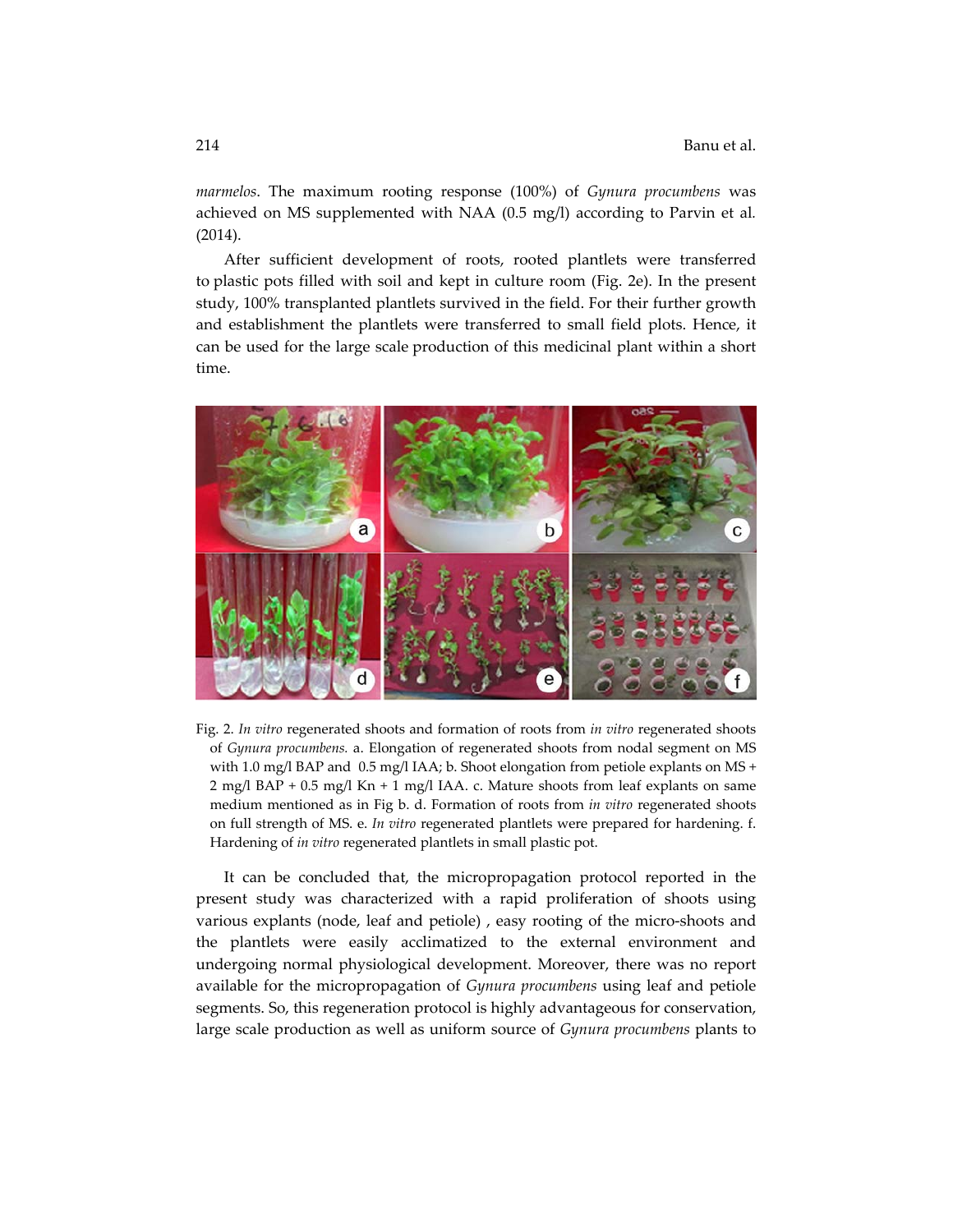yield important secondary metabolites for pharmaceutical industries with a range of further biotechnological applications.

### **References**

- **Akter S, Banu TA, Habib A Afrin, S Khatun, A Khan S** and **Islam S** (2013) *In vitro* clonal multiplication of *Aegle marmelos* (L.) Corr. through cotyledonary node culture. Banladesh J. Sci. Ind. Res. **48**(1): 13‐18.
- **Alizah Z** and **Nurulaishah Y** (2015) Multiple shoot regeneration from nodal explants of *Gynura procumbens* (Lour.) Merr Z. Annual Research & Review in Biology **6**(2): 85‐88.
- **Bohari M, Pauliena S, Muhajir H, Khozirah S** and **Lajis N** (2006) Glucose uptake: stimulatory Activity of *Gynura procumbens* in 3T3 – F442A adipocytes. *In:* Malaysian Medicinal Plant: Chemistry and Biological Activity. UNIMAS and Malaysian Natural Products Society, Sarawak.
- **Cuenca S** and **Amo‐Marco JB** (2000) *In vitro* propagation of two Spanish endemic species of Salvia through bud proliferation. In Vitro Cell Dev‐Pl. **36**: 225–229.
- **Hew CS** and **Gam IH** (2010) The identification of high abundant proteins in the leaves of gynura procumbens, Biotechnol & Biotechnol. V10133‐010‐0072‐9.
- **Keng CL, Yee LS** and **Pin PL** (2009) Micropropagation of *Gynura procumbens (*Lour.) Merr. Animportant medicinal plant. J. Medicinal Plants Res. **3**(3): 105‐111.
- **Khan S, Akter S, Habib A, Banu T A, Islam M, Khan N F, Afrin S, Ferdousi A**  and **Islam S** (2016) Establishment of *in vitro* regeneration protocol for *Adhatoda vasica* Nees. Bang. J. Sci. Ind. Res. **51**(1): 75‐80.
- **Khan S, Banu TA, Habib A, Islam M, Ferdousi A, Das N** and **Akter S** (2017) *In vitro* regeneration of *Piper nigrum*. Bangladesh J. Bot. **46**(2)**:** 789‐793.
- **Mollika SR, Sarker RH** and **Hoque MI** (2011) *In vitro* Plant Regeneration in *Brassica* spp. Plant Tissue Cult. & Biotech. **21**(2): 127‐134.
- **Morimoto S, Goto Y** and **Shoyama Y** (1994) Production of litho spermic acid B and rosmarinic acid in callus tissue and regenerated plantlets of *Salvia miltiorrhiza*. J. Nat Prod. **57**: 817‐823.
- **Parvin F, Islam J, Jahan N** and **Rahman M** (2014) Efficient *in vitro* micropropagation of *Gynura procumbens*‐ an important rare medicinal plant, through shoot tip and nodal segment explants. Journal of Research in Biology, Online: 2231‐ 6299.
- **Rani A, Kumar M** and **Kumar S** (2014) Effect of growth regulators on micropropagation of *Rauvolfia serpentine* ( L.) Benth. J. Applied and Natural Sci. **6**(2): 507‐511.
- **Sen MK, Nasrin S, Rahman S** and **Jamal AHM** (2014) *In vitro* callus induction and plantlet regeneration of *Achyranthes aspera* L., a high value medicinal plant. Asian Pac.9 J. Trop. Biomed. **4**(1): 40‐46.
- **Sudha CG** and **Seeni S** (1994) *In vitro* multiplication and field establishment of *Adhatoda beddomei* C. B. Clarke, a rare medicinal plant. Plant Cell Rep. **13**(3‐4): 203‐207.